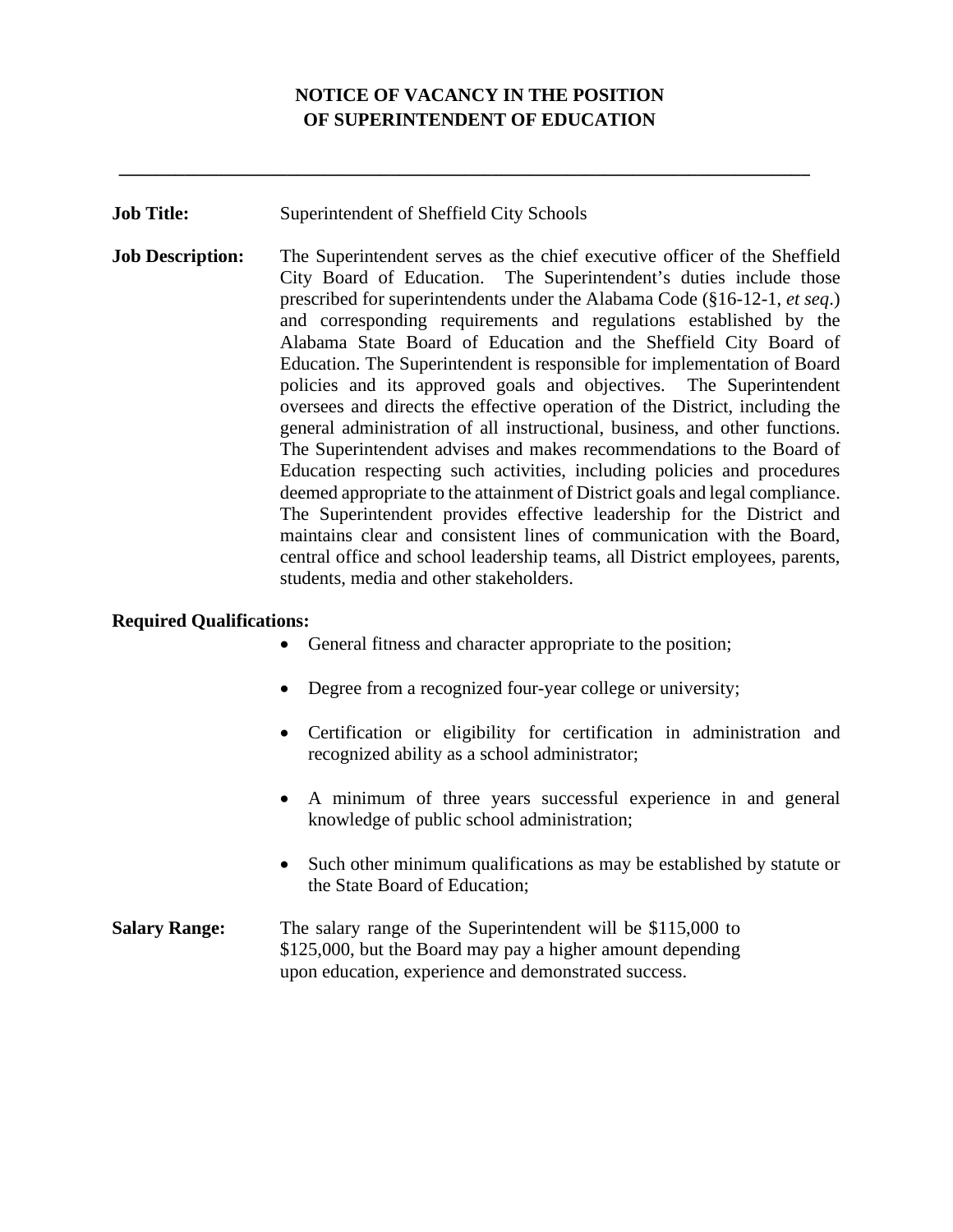## **Application Information:**

The applicant is requested to print, sign and submit an application on the approved form (available at [www.s](http://www./)cs.k12.al.us) with a cover letter, resume, and at least three professional references by e-mail to: [Sheffield.Superintendent@LanierFord.com](mailto:Sheffield.Superintendent@LanierFord.com) (preferred) or by mail to:

**Sheffield City Superintendent Search c/o Lanier Ford 2101 West Clinton Ave., Suite 102 Huntsville, Alabama 35805** 

**In addition, a verified transcript from the institution that granted the applicant's highest degree must be requested by the applicant and sent directly by regular mail or by e-mail to:**  Sheffield.Superintendent@LanierFord.com

For additional information, please contact Taylor Brooks at (256) 535-1100 or [TPB@LanierFord.com.](mailto:TPB@LanierFord.com)

## **DEADLINE FOR APPLYING: ALL APPLICATIONS FOR THE POSITION MUST BE RECEIVED IN THE OFFICE OF LANIER FORD BY THE CLOSE OF BUSINESS 5 P.M. CENTRAL STANDARD TIME ON APRIL 18, 2022. APPLICANTS ARE** *STRONGLY* **URGED TO PERSONALLY VERIFY TIMELY SUBMISSION OF THEIR APPLICATION MATERIALS.**

- **Posting of Notice:** This notice is made, published and posted all in accordance with Title 16-12-1, *Code of Alabama, 1975;* Title 16-22-15, *Code of Alabama, 1975.* This notice shall be posted at [www.s](http://www./)cs.k12.al.us and in a conspicuous place by the Principal of each school, in District work areas/sites and at the Central Office of the Board of Education located at 300 West 6<sup>th</sup> Street, Sheffield, Alabama at least thirty (30) calendar days before the position is to be filled. The Sheffield City Board of Education is an equal opportunity employer.
- **Timeline:** The Board of Education has established an anticipated timeline for the search to fill the Superintendent position. The timeline is attached to this notice and may also be found at [www.s](http://www./)cs.k12.al.us